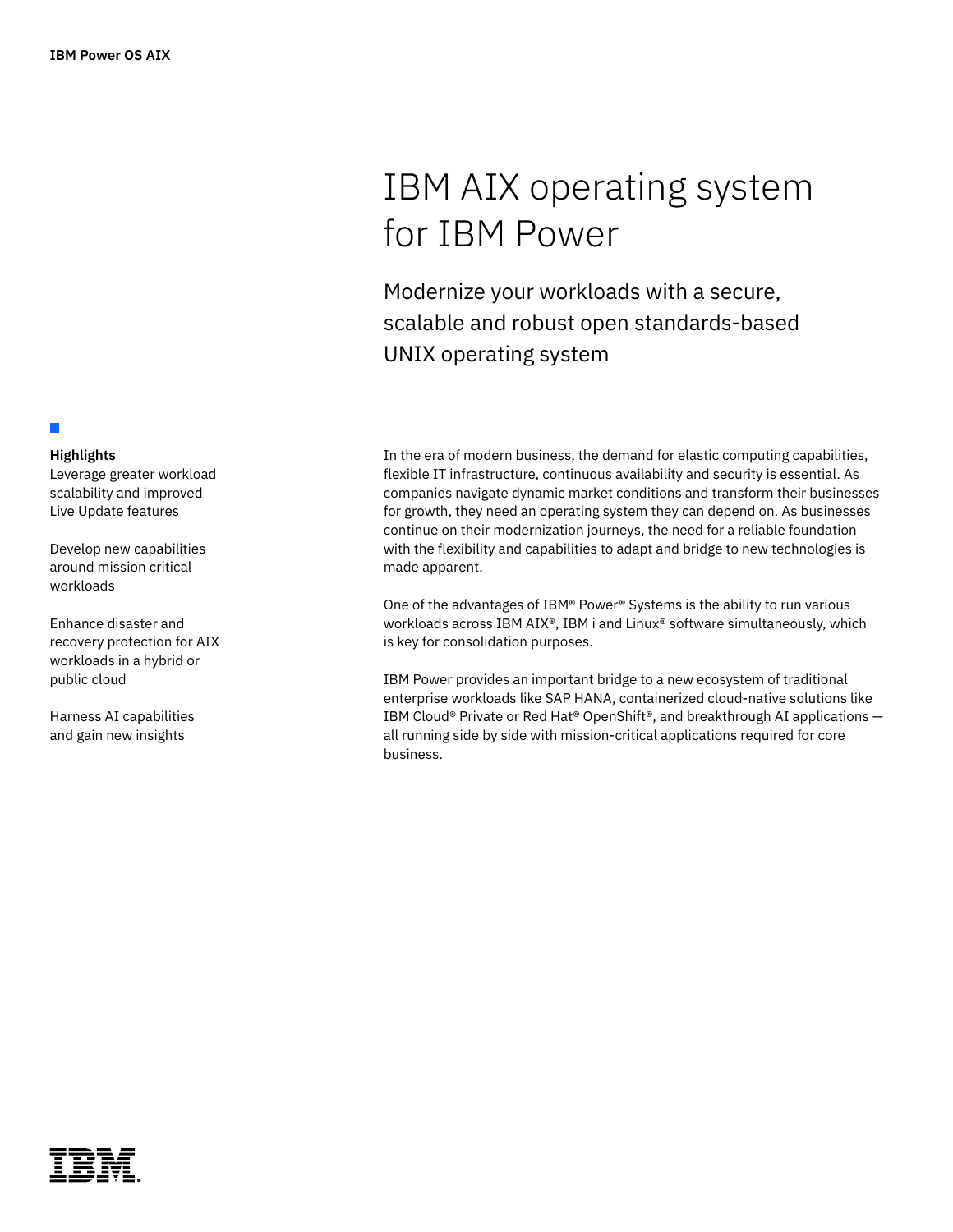

All statements regarding IBM's future direction and intent are subject to change or withdrawal without notice and represent goals and directives only

Figure 1. Support timeline for future generations of AIX

## **Leverage greater workload scalability and improved Live Update features**

AIX is the foundation for many core business applications and database environments. The IBM AIX operating system is a cornerstone of mission-critical computing that evolves to continually introduce a wealth of new hybrid multicloud and open source capabilities. AIX customers can now leverage greater workload scalability, better cloud automation with Ansible®, enhanced security, flexible licensing models, and more than 300 open source packages. IBM Power Systems remains committed to delivering an AIX release roadmap of further improvements in terms of its core capabilities around performance, scale and resiliency, but also innovation and modernization.

AIX 7.3 is the most current AIX release and builds atop a strong history by providing new functions and capabilities that further improve performance, scale, availability and security, all while maintaining application binary compatibility to protect existing IT investments. AIX 7.3, coupled with IBM Power10® processorbased Power Systems, delivers an optimized and resilient computing platform designed to adapt to changing business demands.

AIX 7.3 is binary compatible with previous versions of the AIX operating system, including AIX 6 and AIX 5L. Applications that ran on earlier versions of AIX will continue to run on AIX 7.3 — ensuring clients' prior investments are protected.

AIX has some unique features, such as the AIX Live Kernel Update, which was introduced with AIX 7.2 (TL0) to allow for the general application and activation of any interim fix without a required reboot. AIX 7.2 (TL1) added support for live updates of the AIX kernel with service packs and new TLs, again without requiring a reboot in order to activate the changes.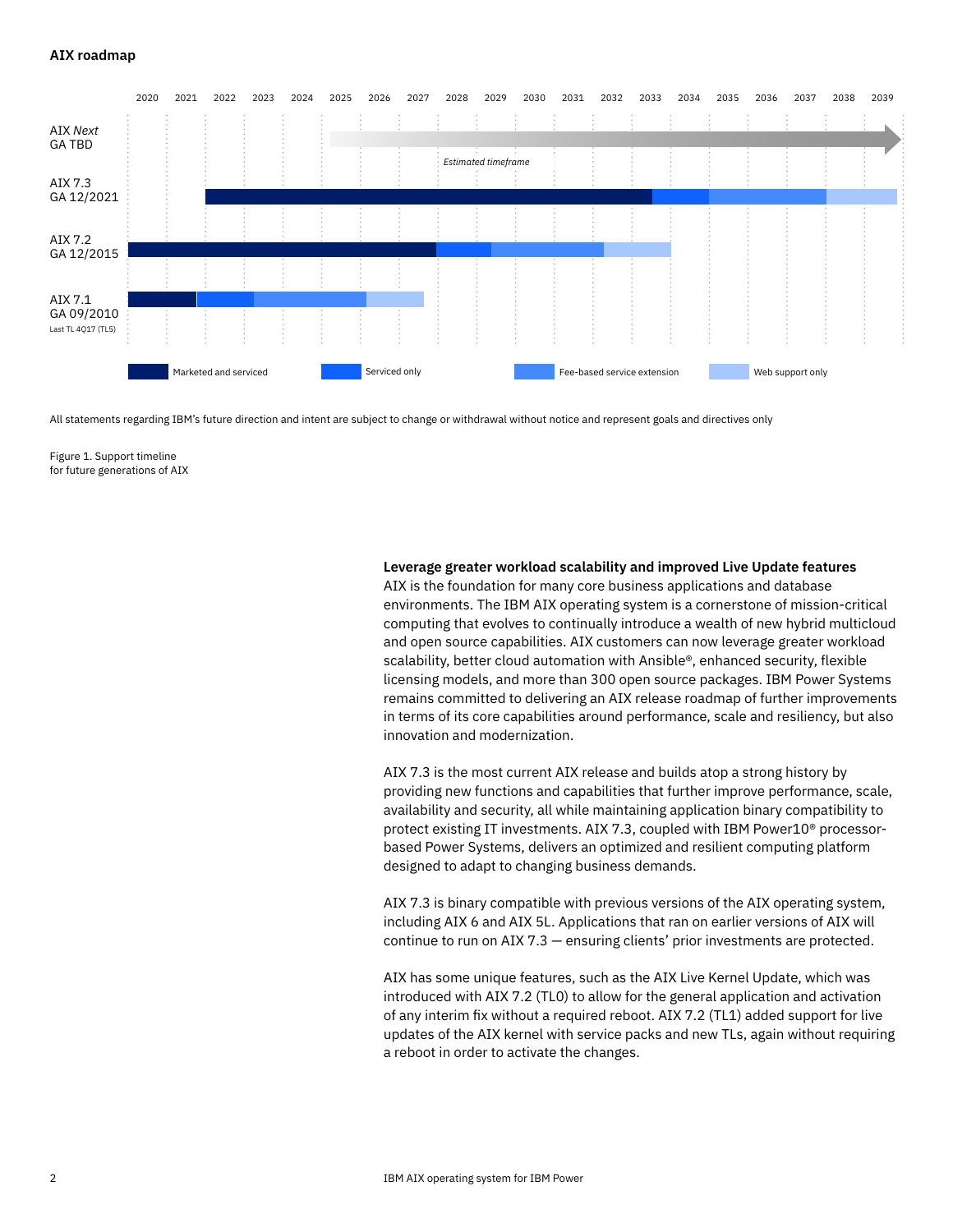#### **AIX support for Power processor compatibility modes**



Figure 2. Overview of available AIX support for Power processor compatibility

> Enhancements continue with the AIX Live Update, which supports new use cases so that clients can broadly apply and use them. This includes enhancements to support live updates in PowerVC-managed landscapes and to automate the use of Power Enterprise Pool systems for CPU and memory resource management. When the frame the LPAR is on does not have enough free resources for Live Update, clients can leverage Live Partition Mobility (LPM) in a PowerVC environment to perform the update, or allow the system to reduce CPU resources to complete the operation.

#### **Develop new capabilities around mission critical workloads**

The AIX Toolbox for Open Source Software contains a collection of open source software built for IBM Power Systems. This software provides the basis of the development environment of choice for many application developers, allowing clients to run their AIX and Power environments similarly to how they manage their other platforms. All the tools are packaged using the easy to install RPM format. The software provides common open source middleware and languages that help clients develop capabilities around their mission critical applications.

AIX is helping over 5,000 clients transform their IT infrastructure into a private, on-premises cloud with PowerVC. PowerVC provides hybrid cloud functionality, allowing for the ability to easily import and export AIX VMs between clouds, as well as software-defined infrastructure capabilities that allow you to spin up SAN-less clouds for DevOps environments.

AIX is now available on Power10 Systems in the IBM Cloud through the IBM Power Systems Virtual Server. Customers have always counted on AIX to support mission-critical databases. Now they can also take advantage of greater workload scalability, better cloud automation, enhanced security and flexible licensing models. They can also run AIX workloads in hybrid or public cloud environments without having to re-factor or re-write them.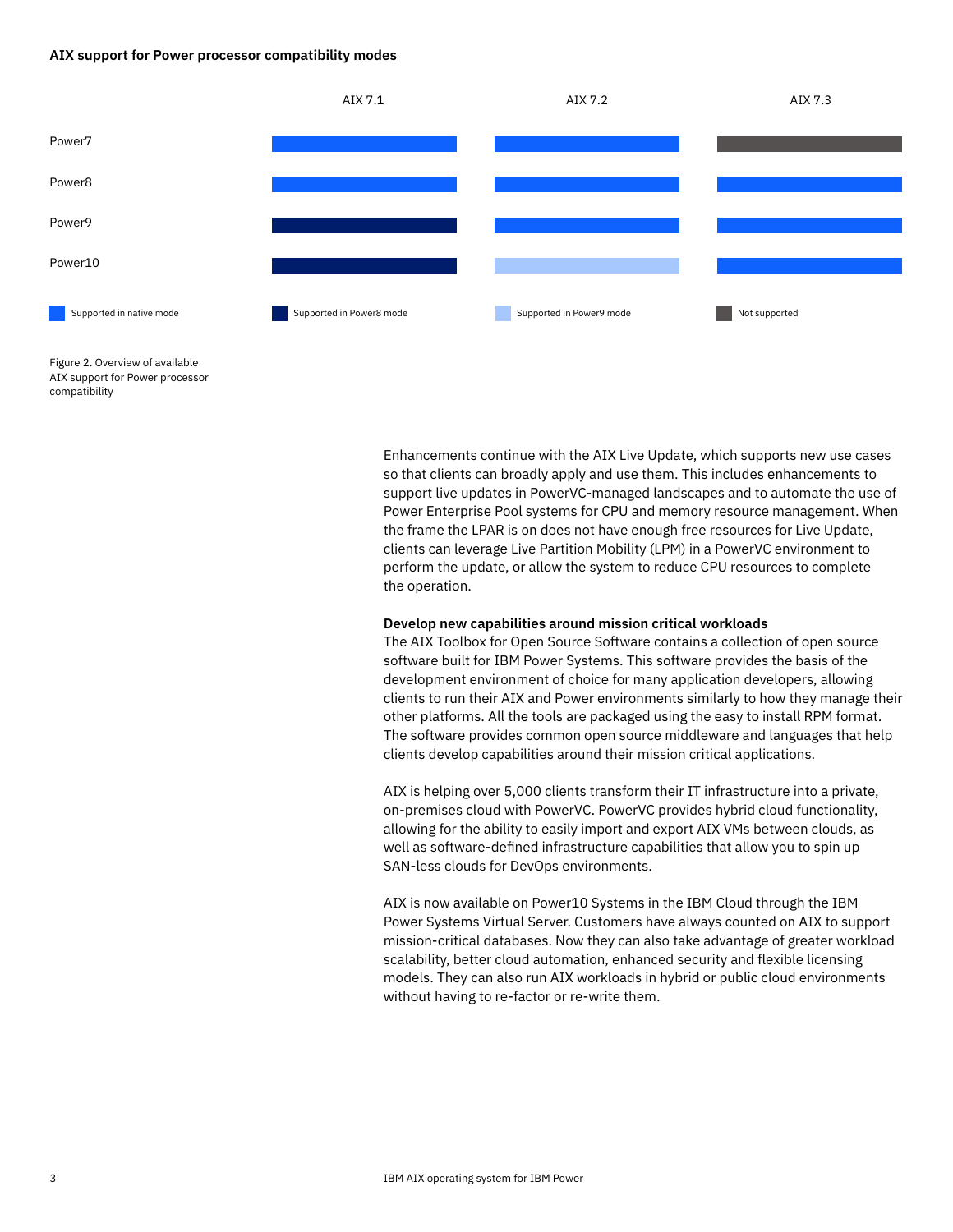## **Enhance disaster and recovery protection for AIX workloads in a hybrid or public cloud**

Data center recovery and service availability are some of the most important topics for IT infrastructure. Natural disasters not only affect normal operations, but human errors and terrorist acts can also affect business continuity. Even with fully redundant infrastructure, services are vulnerable to disasters. Equipment may be damaged depending on the extent of the disaster and therefore not suitable for restoring data. Since backup restores can take too long to meet business requirements, the replication of data between sites is a good practice for minimizing business disruption. High availability software is intended to minimize downtime of services by automating recovery actions when failures are detected on the various elements of the infrastructure.

IBM PowerHA® for AIX is the premier high availability and disaster recovery solution. After years of continuous enhancements, it is the solution of choice for mission-critical operations in which all outage types, both planned and unplanned, are covered. PowerHA minimizes planned and unplanned outage events, simplifies HA administration, provides multi-site solutions and minimizes operating expenses. Power HA and VM Recovery Manager provide solutions to address client concerns around the high availability and disaster recovery of AIX.

## **Harness AI capabilities and gain new insights with AIX**

AIX workloads are a natural source for AI. These systems host a tremendous amount of high-quality data on customer behavior and transactional information that can be further leveraged for AI development. When clients combine historical data with emerging technologies like machine and deep learning, all on the same platform, while using all sources and trained systems appropriately, they gain new insights.

## **Conclusion**

For more than thirty years, organizations have trusted AIX to run their most important applications. As technology continues to evolve, AIX will continue to help businesses build and deploy modern applications in a secure and resilient environment while driving innovation with its hybrid cloud and open source capabilities.

Enterprises need infrastructure that is secure, highly available and adaptable to meet changing business demands. AIX delivers these capabilities and more with the performance, reliability and security your mission-critical data requires.

## **For more information**

To learn more about IBM AIX, please contact your IBM representative or IBM Business Partner®, or visit [ibm.com/it-infrastructure/power/os/aix](http://ibm.com/it-infrastructure/power/os/aix)